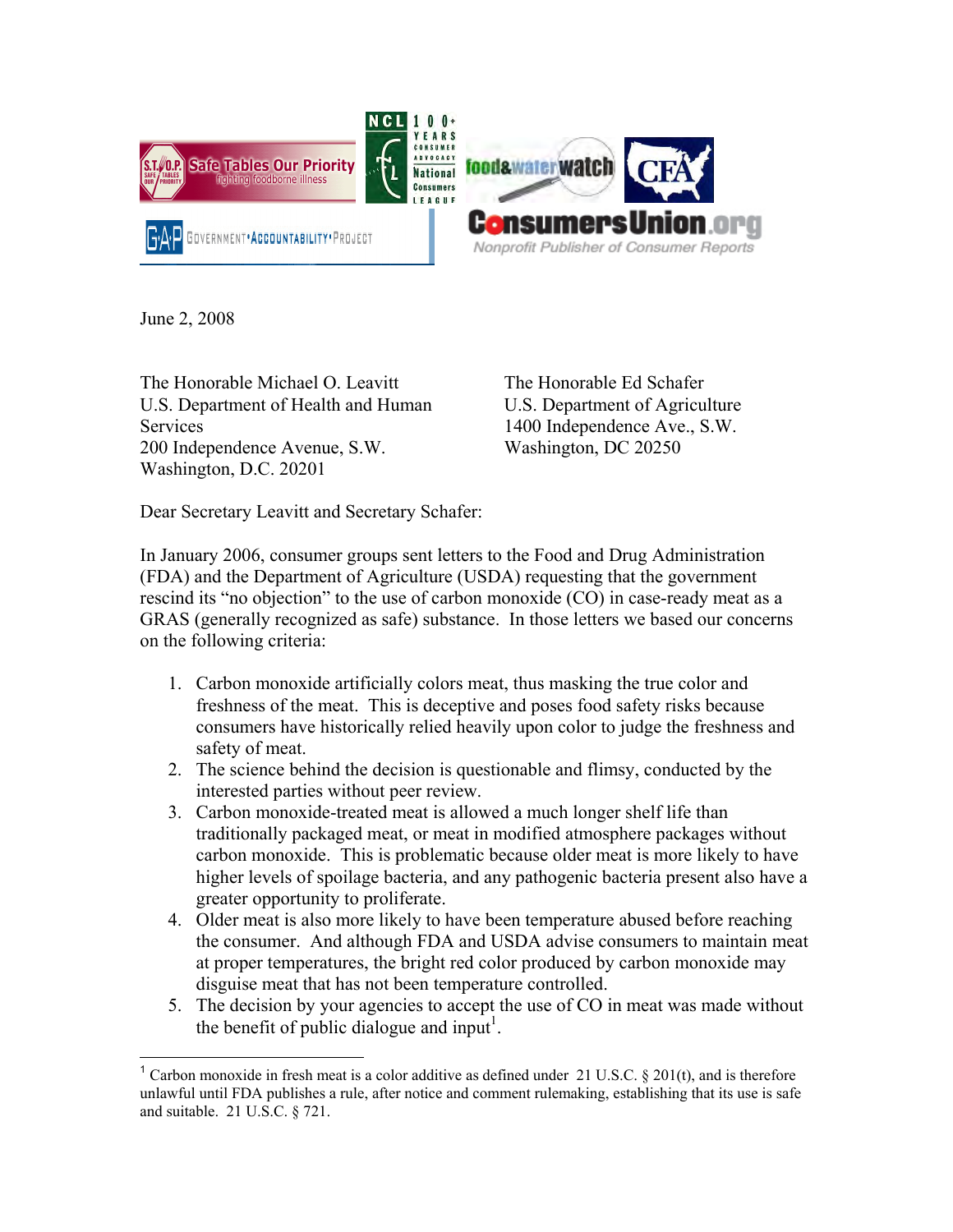- 6. Using carbon monoxide to color meat (that is its only benefit) has already been banned in Europe, after thorough scientific review, because of concerns that it may present a health hazard by masking spoilage.
- 7. The American public is concerned that meat treated with CO looks fresher and could appear safer than it actually is.

In the two-and-a-half year time span since we first made entreaties to your agencies, COtreated meat has been shipped into the marketplace without even a label describing to consumers that the product has an artificial color and warning them that they must use factors other than color and odor in their purchasing decisions to minimize risk to their health and safety.

Most recently, a letter sent to Wenonah Hauter, Executive Director of Food & Water Watch, from Alfred Almanza, Administrator of the Food Safety and Inspection Service, highlights and exacerbates the unacceptable response of your two agencies to this matter.

Administrator Almanza describes a situation in which the agency exclusively relies on communications with the company involved in evaluating spoilage data when studies already in the hands of both agencies irrefutably demonstrate that spoilage does occur prior to the "use-by or "freeze-by" date<sup>2</sup>. Instead of accepting the biased claims of the company involved, USDA should have insisted on independent, peer-reviewed studies. We find FDA's and USDA's reliance on the companies involved, that have a tremendous financial stake in this process, untenable and in complete contradiction of your duties to ensure a safe food supply and protect consumers.

What is occurring under your watch is a complete abdication of the agencies' food safety responsibilities and obligation to uphold existing law. There are no legal grounds on which carbon monoxide can be used in fresh meat without rulemaking open to the public.<sup>3</sup> A full and thorough rulemaking process where all evidence can be thoroughly and objectively reviewed in a transparent manner is long overdue.

There is no disagreement on the following point: Treating packaged meat with CO produces a new, bright red pigment, carboxymyoglobin, and is therefore a food additive. This new color lasts indefinitely, even after extreme temperature abuse and beyond the point where spoilage will occur.

Even USDA has acknowledged the risk of misrepresentation to consumers by noting that the use of carbon monoxide "with case ready fresh cuts of meat and ground beef could potentially mislead consumers into believing that they are purchasing a product that is fresher or of greater value than it actually is and may increase the potential for masking

 $\overline{a}$ <sup>2</sup> "Seeing red: Spoiled meat may look fresh," *Consumer Reports*, July 2006, p 51; and Attachment A to comments submitted by Kalsec, Inc. to FDA Docket No. 2005P-0459, Citizen Petition Requesting FDA to Enforce Ban on Carbon Monoxide in Case-Ready Fresh Meat Packaging, June 14, 2006.

<sup>&</sup>lt;sup>3</sup> Even if CO is deemed to affect meat color in a manner other than as a color additive, then rulemaking would be required to establish a food additive regulation because this use of CO is not GRAS, as evidenced by the fact that it has been banned in Europe due to safety concerns. Substances that are not GRAS must be regulated as food additives. 21 U.S.C. § 201(s).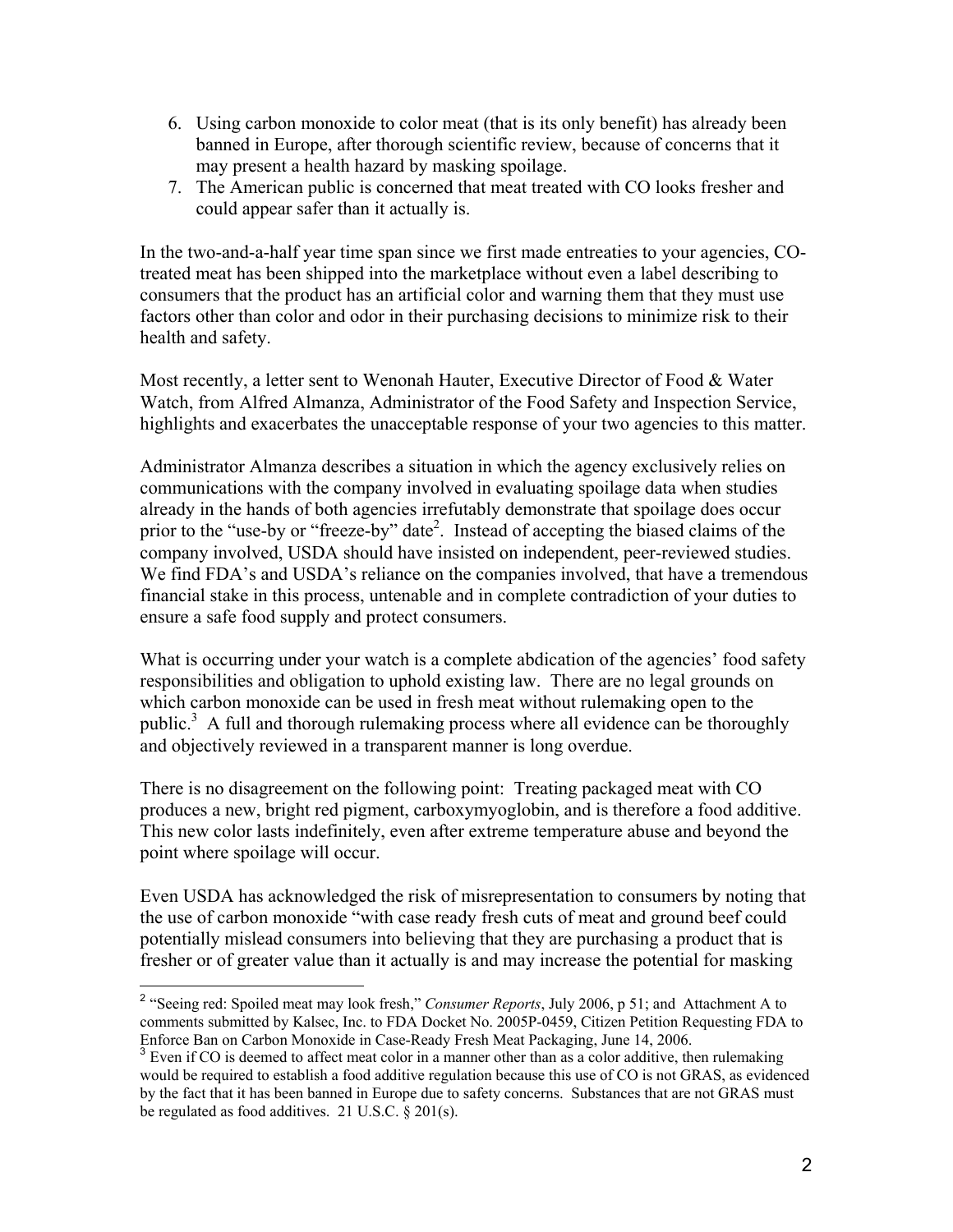spoilage."<sup>4</sup> Despite this acknowledged risk, the agencies are relying exclusively on company data.

A proper regulatory process includes transparency, an opportunity for public input and consideration of all available scientific evidence. However, neither USDA nor FDA followed such a process. Instead, the agencies allowed the GRAS process to be misused to circumvent thorough evaluation of CO through notice and comment rulemaking as required by law.

As a result of record numbers of foodborne illness outbreaks and food recalls, consumers are becoming increasingly concerned about the federal government's ability and commitment to protect them from harmful food. Consumers want more disclosure about food-processing practices, not obfuscation, as is occurring with carbon monoxide-treated meat. Rather than taking action to address the deception posed to consumers and possible violation of the Federal Meat Inspection Act, FDA and USDA have chosen to ignore the voices of Congress and consumer groups requesting a thorough review of the their decision-making process and the use of carbon monoxide in meat. The two agencies responsible for enforcing food safety laws, protecting the food supply and ensuring that consumers are not misled and deceived have failed to discharge their responsibilities.

We implore you to ban the use of carbon monoxide in fresh meat packaging and to take the necessary steps toward a thorough legal and scientific review.

Sincerely,

Chris Waldrop Consumer Federation of America

Jean Halloran Consumers Union

Wenonah Hauter Food & Water Watch

Mark Cohen Government Accountability Project

Sally Greenberg National Consumers League

Nancy Donley Safe Tables Our Priority

1

<sup>&</sup>lt;sup>4</sup> Letter from Robert C. Post, PhD, Director, Labeling and Consumer Protection Staff, to Dr. Lane Highbarger, Office of Food Additive Safety, CFSAN, FDA, April 28 2004.